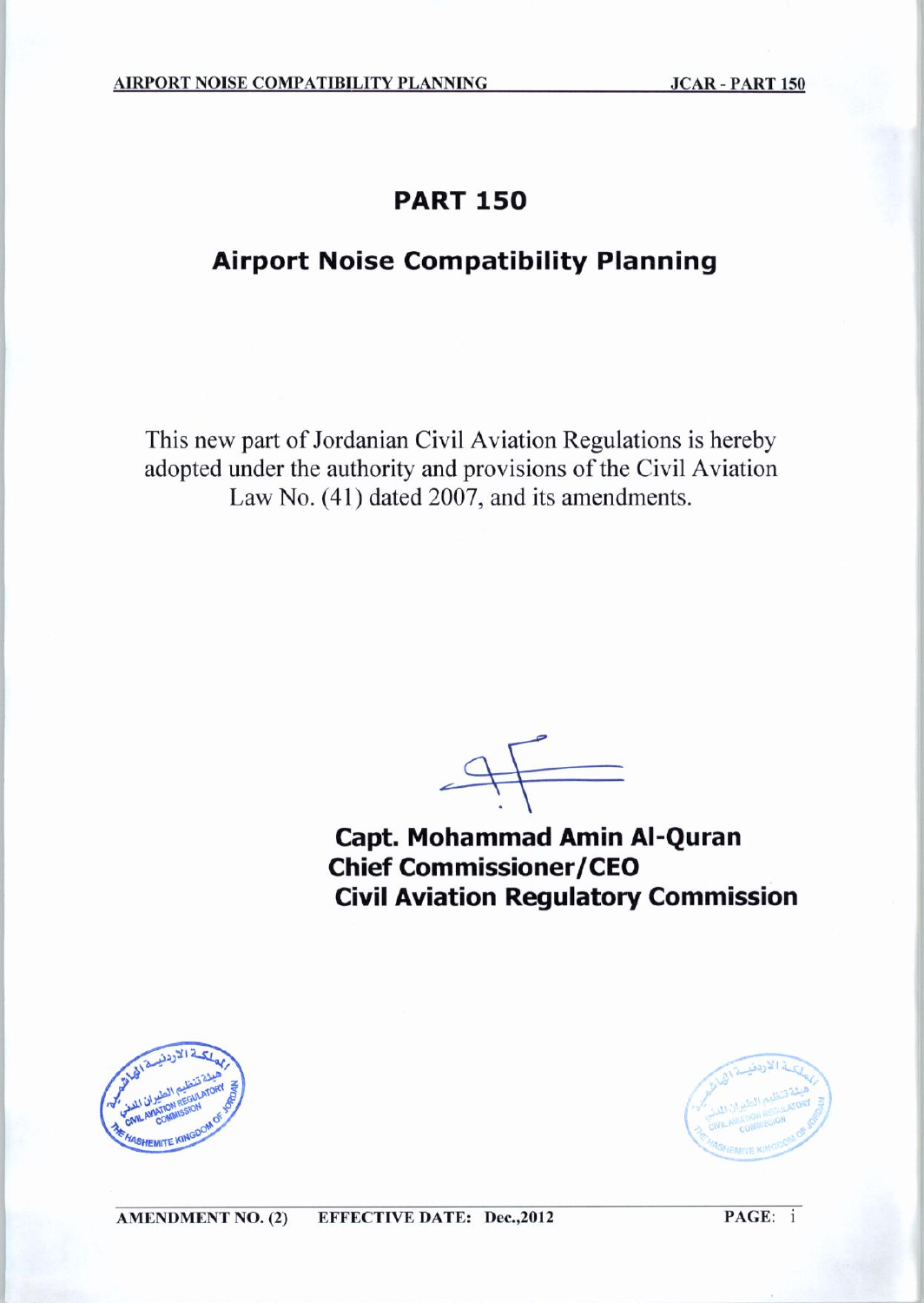#### AIRPORT NOISE COMPATIBILITY PLANNING

**JCAR-PART 150** 

| Amendment<br>No.                                                 | <b>Effective</b><br>Date | <b>Subpart</b>                                                                    | Paragraph                      |
|------------------------------------------------------------------|--------------------------|-----------------------------------------------------------------------------------|--------------------------------|
| Original                                                         | October, 2003            | <b>ALL</b>                                                                        | <b>ALL</b>                     |
| (1)                                                              | JULY, 1ST<br>2007        | $\mathbf{A}$<br>$\mathbf B$                                                       | $150.5(a)$ (c)<br>$150.21$ (a) |
|                                                                  |                          | Appendix-1                                                                        | 150.23(a)(b)                   |
| (2)                                                              | Dec., 2012               | All (DGCAA Replace with<br>Chief Commissioner/CEO)<br>All( CAA Replace with CARC) |                                |
|                                                                  |                          |                                                                                   |                                |
|                                                                  |                          |                                                                                   |                                |
|                                                                  |                          |                                                                                   |                                |
|                                                                  |                          |                                                                                   |                                |
|                                                                  |                          |                                                                                   |                                |
|                                                                  |                          |                                                                                   |                                |
|                                                                  |                          |                                                                                   |                                |
|                                                                  |                          |                                                                                   |                                |
|                                                                  |                          |                                                                                   |                                |
|                                                                  |                          |                                                                                   |                                |
|                                                                  |                          |                                                                                   |                                |
|                                                                  |                          |                                                                                   |                                |
|                                                                  |                          |                                                                                   |                                |
| 32512<br>CATALOG AND REGULATORY<br><b>FOR ANATION REGULATORY</b> |                          |                                                                                   |                                |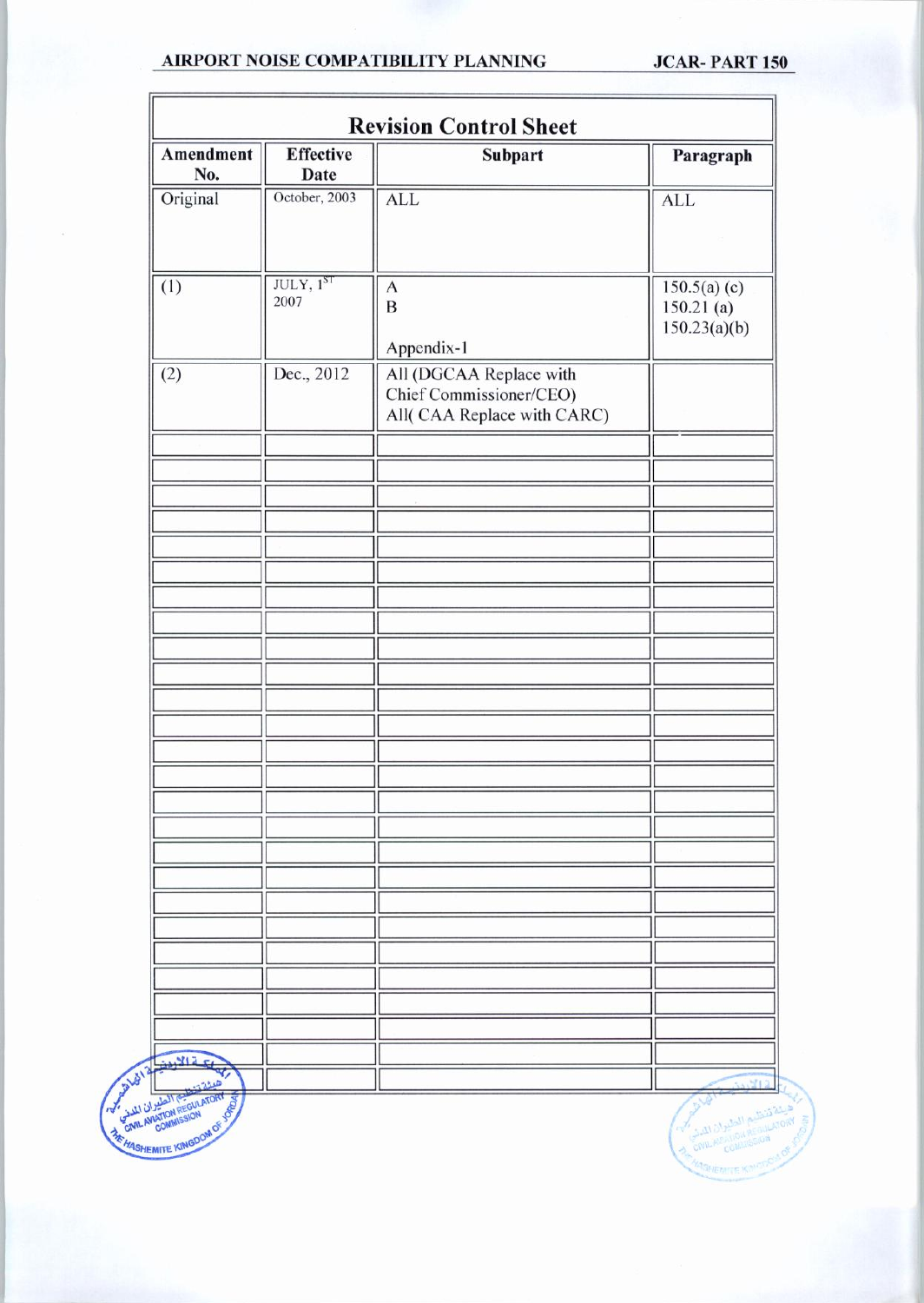### **AIRPORT NOISE COMPATIBILITY PLANNING JCAR- PART 150**

| <b>Amendment</b><br>No. | <b>Effective</b><br><b>Date</b> | <b>Paragraph</b>   | <b>Remarks</b> |                                |  |
|-------------------------|---------------------------------|--------------------|----------------|--------------------------------|--|
| $\mathbf{1}$            | July, 1st 2007                  | $150.5(a)$ (c)     | <b>Remove</b>  | <b>Insert</b>                  |  |
|                         |                                 | $150.21$ (a)       |                |                                |  |
|                         |                                 | 150.23(a)(b)       |                |                                |  |
|                         |                                 | Appendix-1         |                |                                |  |
| $\overline{2}$          | Dec. 2012                       | $150.5(b)$ &(c)    | <b>CAA</b>     | <b>CARC</b>                    |  |
|                         |                                 | 150.7              | CAA            | <b>CARC</b>                    |  |
|                         |                                 | 150.9              | CAA            | <b>CARC</b>                    |  |
|                         |                                 | 150.11             | <b>CAA</b>     | <b>CARC</b>                    |  |
|                         |                                 | 150.21(a)          | <b>DGCAA</b>   | <b>Chief Commissioner /CEO</b> |  |
|                         |                                 | 150.21(b)          | <b>CAA</b>     | <b>CARC</b>                    |  |
|                         |                                 |                    | <b>DGCAA</b>   | <b>Chief Commissioner /CEO</b> |  |
|                         |                                 | 150.21(c)          | <b>DGCAA</b>   | <b>Chief Commissioner /CEO</b> |  |
|                         |                                 | 150.21(d)          | <b>CAA</b>     | <b>CARC</b>                    |  |
|                         |                                 | 150.23(b)          | <b>CAA</b>     | <b>CARC</b>                    |  |
|                         |                                 | App.A<br>A150.5(b) | <b>DGCAA</b>   | <b>Chief Commissioner /CEO</b> |  |
|                         |                                 | A150.103(a)(c)     | <b>CAA</b>     | <b>CARC</b>                    |  |
|                         |                                 |                    |                |                                |  |
|                         |                                 |                    |                |                                |  |
|                         |                                 |                    |                |                                |  |
|                         |                                 |                    |                |                                |  |
|                         |                                 |                    |                |                                |  |
|                         |                                 |                    |                |                                |  |
|                         |                                 |                    |                |                                |  |
|                         |                                 |                    |                |                                |  |
|                         |                                 |                    |                |                                |  |
|                         |                                 |                    |                |                                |  |

#### *Amendment Summary*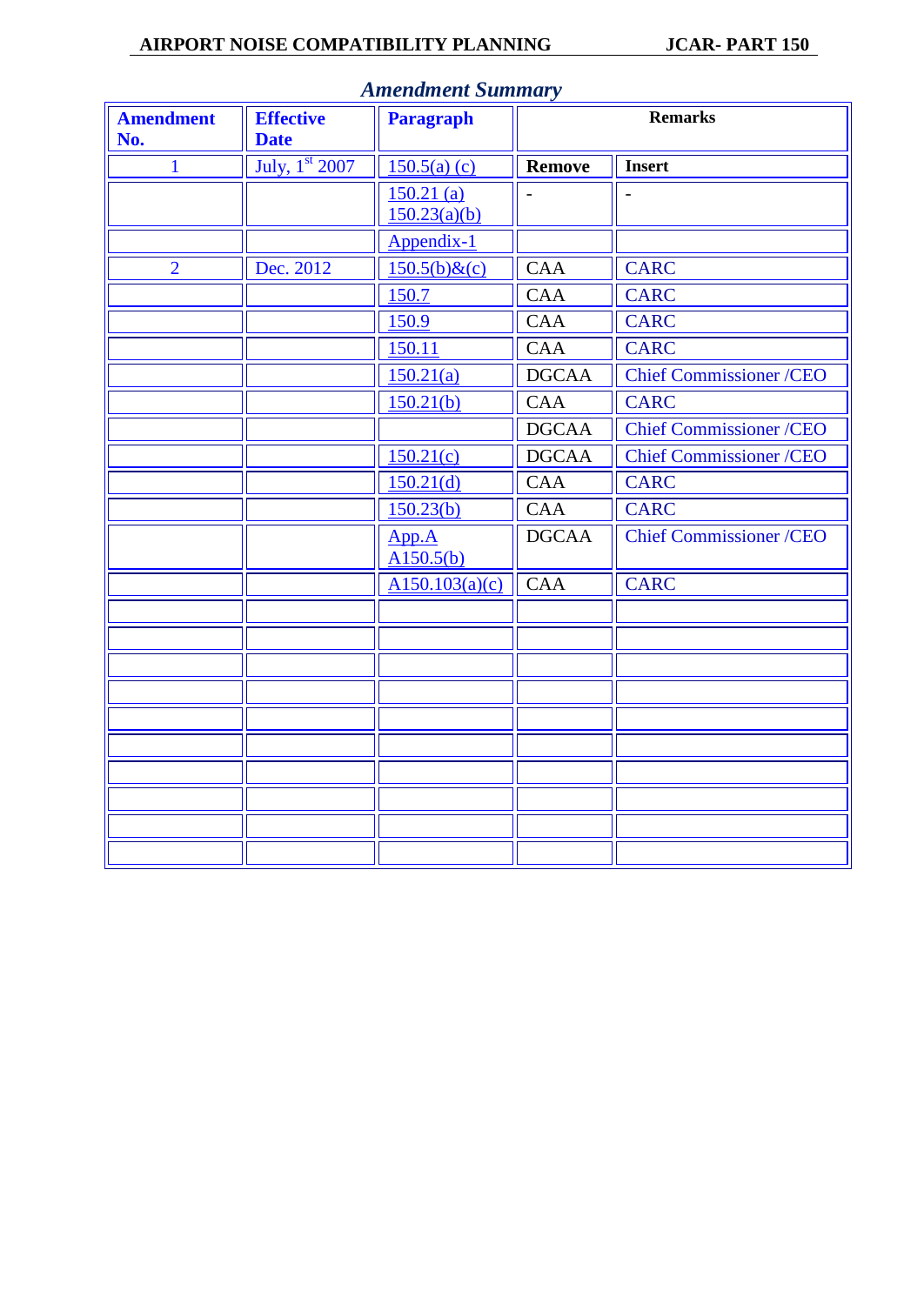# *<u>Contents</u>*

**1BSection No. 6BSubject** 

# *5B***SUBPART- A** *10B***General**

- **250.1 222 150.1 222 150.1 150.1 150.1 150.1 150.1 150.1 150.1 150.1 150.1 150.1 150.1 150.1 150.1 150.1 150.1 150.1 150.1 150.1 150.1 150.1 150.1 150.1 150.1 150.1**
- 150.3 **[Applicability](#page-4-2)**
- 150.5 *[Limitations of this part](#page-4-0)*
- 150.7 **[Definitions](#page-5-0)**
- 150.9 *<u>Designation</u>* of noise systems
- 150.11 **[Identification of land uses](#page-7-1)**

# *8B***SUBPART-B**

# **Development of Noise Exposure Maps and Noise Compatibility Programs**

| 150.21 | Noise exposure maps and related descriptions |
|--------|----------------------------------------------|
| 150.23 | Noise compatibility programs                 |

# $\overline{APPENDIX-A}$  $\overline{APPENDIX-A}$  $\overline{APPENDIX-A}$

# **Noise Exposure Maps**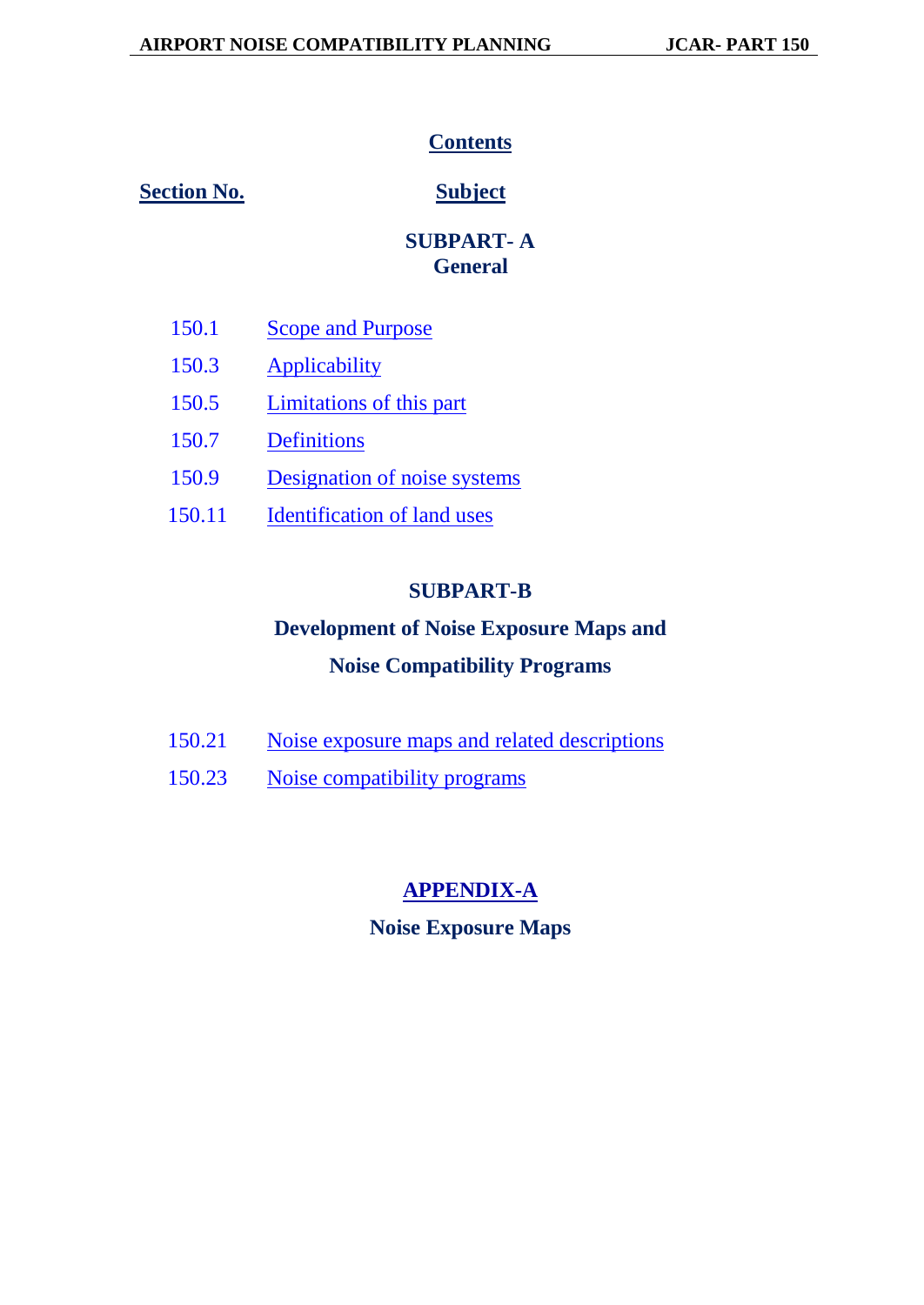# **Subpart -A General Provisions**

#### <span id="page-4-1"></span>**150.1 Scope and purpose.**

This part prescribes the procedures, standards, and methodology governing the development, submission, and review of airport noise exposure maps. It prescribes single systems for:

(a) measuring noise at airports and surrounding areas that generally provides a highly reliable relationship between projected noise exposure and surveyed reaction of people to noise; and

(b) determining exposure of individuals to noise that results from the operations of an airport. This part also identifies those land uses which are normally compatible with various levels of exposure to noise by individuals. It provides technical assistance to the official concerned authorities responsible for land use planning, to prepare and execute appropriate noise compatibility planning and implementation programs.

## <span id="page-4-2"></span>**150.3 Applicability.**

This part applies to the airport noise compatibility planning activities of the operators of "public use airports", including heliports.

## <span id="page-4-0"></span>**150.5 Limitations of this part.**

(a) This part provides for airport noise exposure maps developed by the airport operators and presented to the concerned authorities responsible for land use planning necessary to the purposes of those provisions. No submittal of a map, or approval or disapproval, in whole or part, of any map or program submitted under this part is a determination concerning the acceptability or unacceptability of that land use under applicable laws or related national practices on this subject.

(b) Approval of a noise compatibility program is not a commitment by the CARC to financially assist in the implementation of the program.

(c) Acceptance of a noise exposure map does not constitute a CARC determination that any specific parcel of land lies within a particular noise contour. Responsibility for interpretation of the effects of noise contours upon subjacent land uses, including the relationship between noise contours and specific properties, rests with the airport operator and concerned authorities.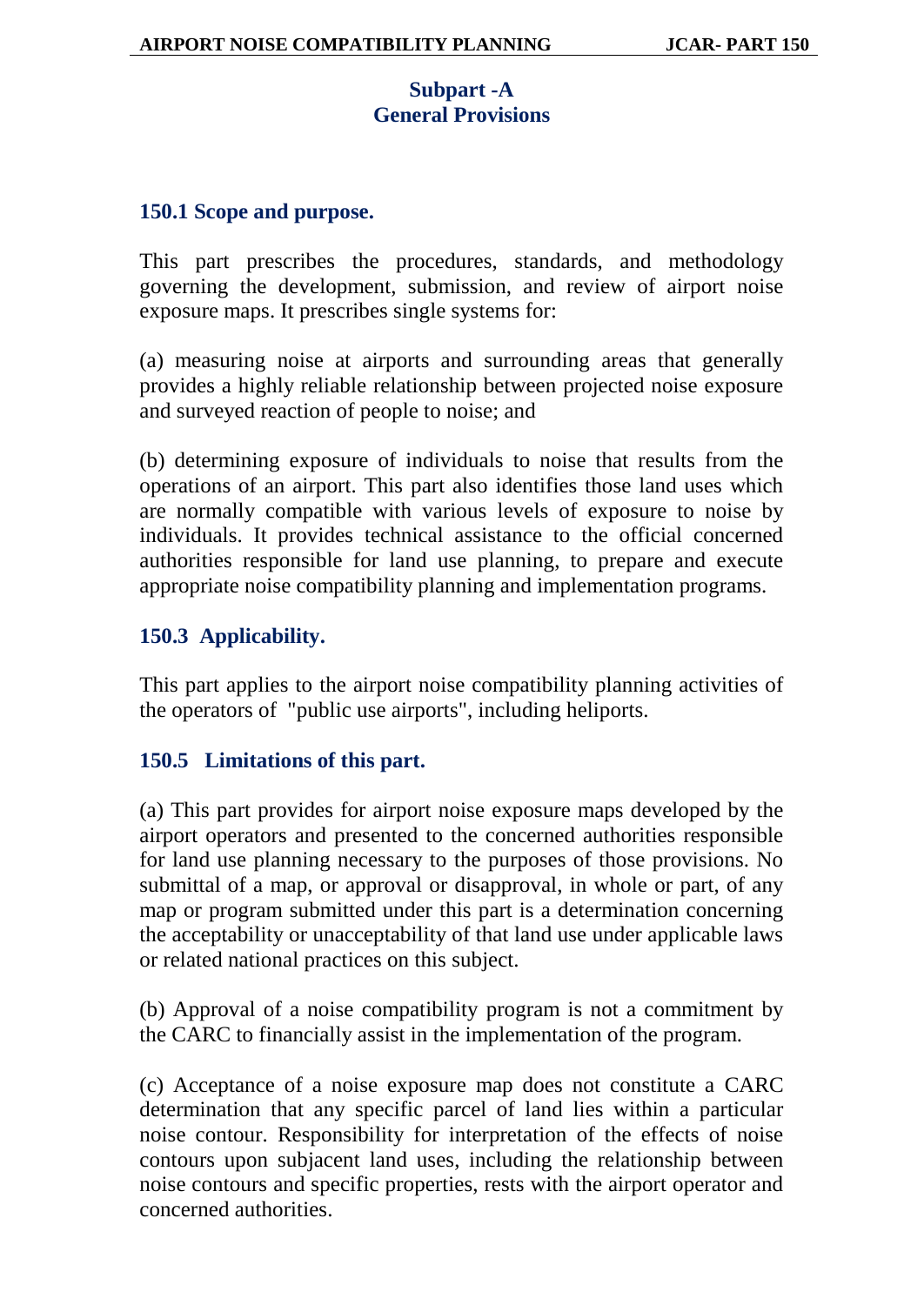# <span id="page-5-0"></span>**150.7 Definitions.**

As used in this part, unless the context requires otherwise, the following terms have the following meanings.

*Airport* means any public use airport, including heliports, as defined by the Civil Aviation Law, including: (a) Any airport which is used or to be used for public purposes, under the control of the government, the landing area of which is publicly owned; (b) any privately operated airport

*Airport noise compatibility program* means the program established by the official authorities regarding planning of land use according to this part.

*Airport Operator* means a person that operates an airport serving an aircraft operator or a foreign air carrier required to be certified under JCAR Part 139.

*Average sound level* means the level, in decibels, of the mean-square, Aweighted sound pressure during a specified period, with reference to the square of the standard reference sound pressure of 20 micropascals.

*Compatible land use* means the use of land that is identified under this part as normally compatible with the outdoor noise environment (or an adequately attenuated noise level reduction for any indoor activities involved) at the location because the yearly day-night average sound level is at or below that identified for that or similar use under appendix A (Table 1) of this part or any CARC approved equivalent.

*Day-night average sound level (DNL)* means the 24-hour average sound level, in decibels, for the period from midnight to midnight, obtained after the addition of ten decibels to sound levels for the periods between midnight and 7 a.m., and between 10 p.m., and midnight, local time. The symbol for DNL is Ldn.

*Noise exposure map* means a scaled, geographic depiction of an airport, its noise contours, and surrounding area developed in accordance with section A150.101 of appendix A of this part or any CARC approved equivalent, including the accompanying documentation setting forth the required descriptions of forecast aircraft operations at that airport during the fifth calendar year beginning after submission of the map, together with the ways, if any, those operations will affect the map (including noise contours and the forecast land uses).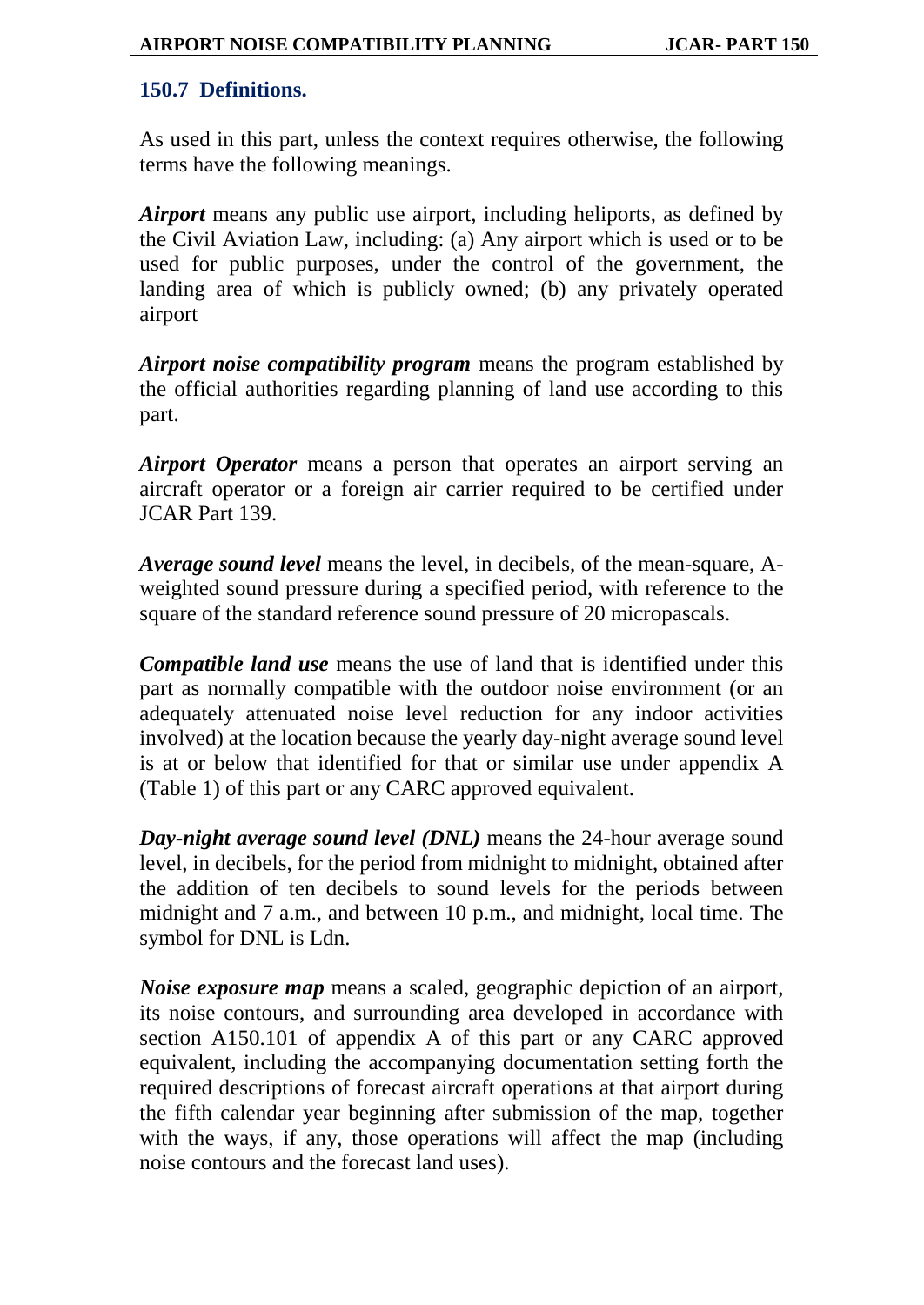*Noise level reduction (NLR)* means the amount of noise level reduction in decibels achieved through incorporation of noise attenuation (between outdoor and indoor levels) in the design and construction of a structure.

*Noncompatible land use* means the use of land that is identified under this part as normally not compatible with the outdoor noise environment (or an adequately attenuated noise reduction level for the indoor activities involved at the location) because the yearly day-night average sound level is above that identified for that or similar use under appendix A (Table 1) of this part or any CARC approved equivalent.

*Restriction affecting flight procedures* means any requirement, limitation, or other action affecting the operation of aircraft, in the air or on the ground.

*Sound exposure level* means the level, in decibels, of the time integral of squared A-weighted sound pressure during a specified period or event, with reference to the square of the standard reference sound pressure of 20 micropascals and a duration of one second.

*Yearly day-night average sound level (YDNL***)** means the 365-day average, in decibels, day-night average sound level. The symbol for YDNL is also Ldn.

## <span id="page-6-0"></span>**150.9 Designation of noise systems.**

For purposes of this part, the following designations apply:

(a) The noise at an airport and surrounding areas covered by a noise exposure map must be measured in A-weighted sound pressure level (LA) in units of decibels (dBA) in accordance with the specifications and methods prescribed under appendix A of this part or any CARC approved equivalent.

(b) The exposure of individuals to noise resulting from the operation of an airport must be established in terms of yearly day-night average sound level (YDNL) calculated in accordance with the specifications and methods prescribed under appendix A of this part or any CARC approved equivalent.

(c) Uses of computer models to create noise contours must be in accordance with the criteria prescribed under appendix A of this part or any CARC approved equivalent.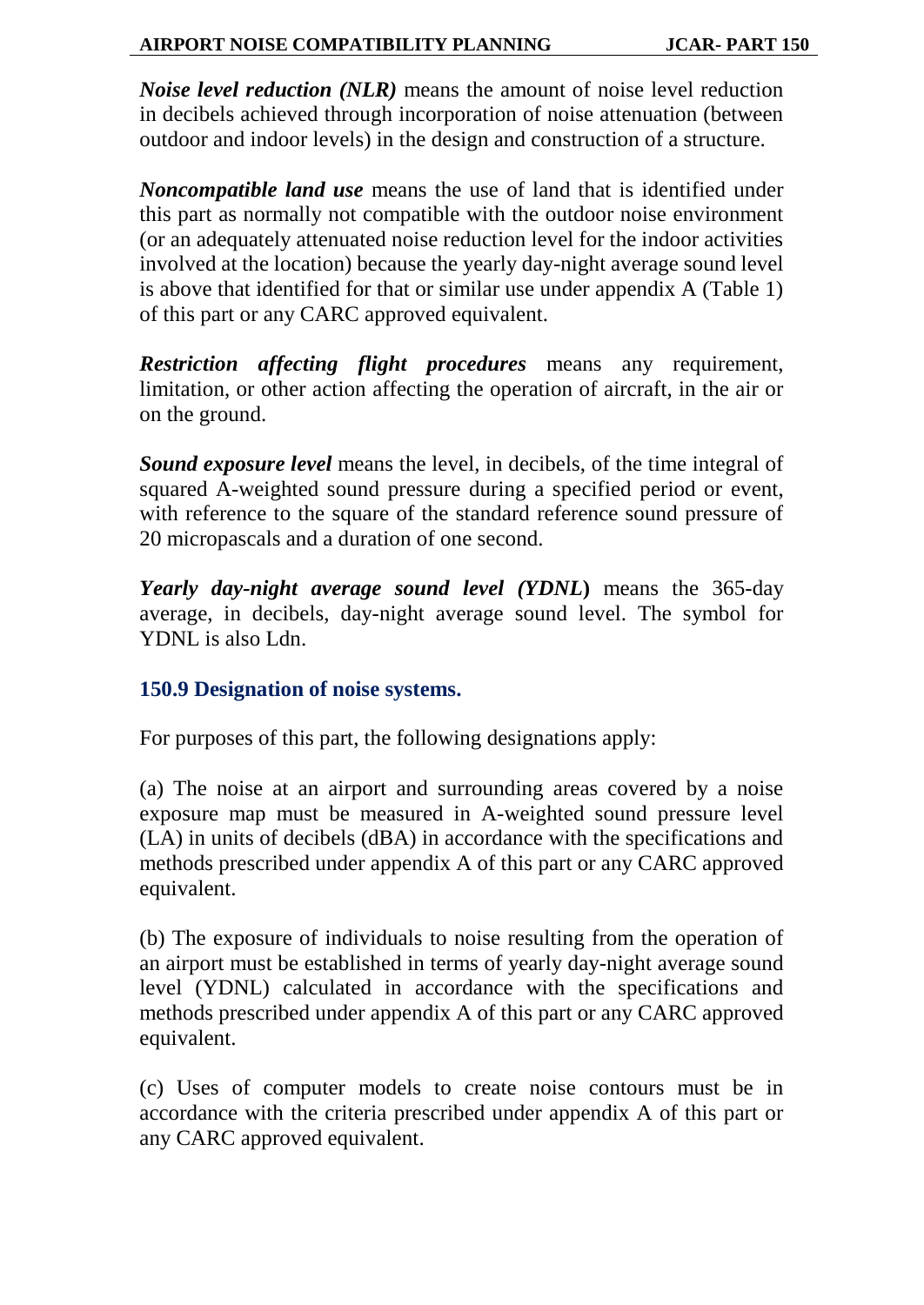#### <span id="page-7-1"></span>**150.11 Identification of land uses.**

For the purposes of this part, uses of land which are normally compatible or noncompatible with various noise exposure levels to individuals around airports must be identified in accordance with the criteria prescribed under appendix A of this part or any CARC approved equivalent. Determination of land use must be based on professional planning criteria and procedures utilizing comprehensive, or master, land use planning, zoning, and building and site designing, as appropriate. If more than one current or future land use is permissible, determination of compatibility must be based on that use most adversely affected by noise.

# **Subpart- B Development of Noise Exposure Maps and Noise Compatibility Programs**

#### <span id="page-7-0"></span>**150.21 Noise exposure maps and related descriptions.**

(a) Each airport operator may after completion of the consultations and public procedure specified under paragraph (b) of this section submit to the Chief Commissioner /CEO two copies of the noise exposure map (or revised map), as of the date of submission, and two copies of a map each with accompanying documentation setting forth the noise exposure based on forecast aircraft operations at the airport for the tenth calendar year beginning after the date of submission (based on reasonable assumptions concerning future type and frequency of aircraft operations, number of nighttime operations, flight patterns, and airport layout including any planned airport development.

(b) Each map, and related documentation submitted under this section must be developed and prepared in accordance with appendix A of this part, or a CARC approved equivalent, and in consultation with authorities, and public agencies and planning agencies whose area, or any portion of whose area, of jurisdiction is within the Ldn 65 dB contour depicted on the map, CARC officials, and other governmental officials having local responsibility for land uses depicted on the map. This consultation must include regular aeronautical users of the airport. The airport operator shall certify that it has afforded interested persons adequate opportunity to submit their views, data, and comments concerning the correctness and adequacy of the draft noise exposure map and descriptions of forecast aircraft operations. Each map and revised map must be accompanied by documentation describing the consultation accomplished under this paragraph during the development of the map. One copy of all written comments received during consultation shall also be filed with the Chief Commissioner/CEO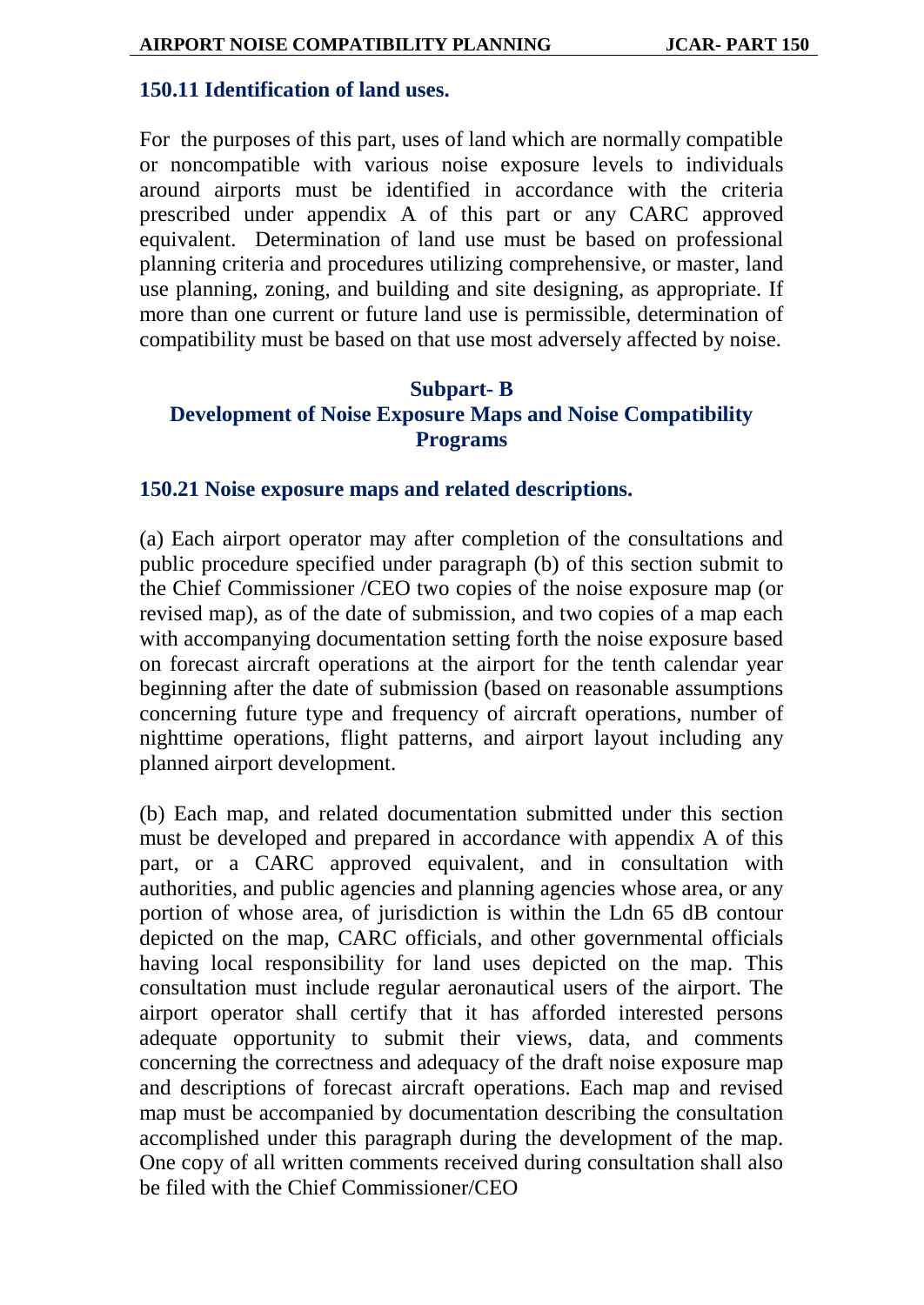(c) The Chief Commissioner /CEO acknowledges receipt of noise exposure maps and descriptions and indicates whether they are in compliance with the applicable requirements.

(d) If, after submission of a noise exposure map under paragraph (a) of this section, any change in the operation of the airport would create any "substantial, new noncompatible use" in any area depicted on the map beyond that which is forecast for the tenth calendar year after the date of submission, the airport operator shall, in accordance with this section, promptly prepare and submit a revised noise exposure map. A change in the operation of an airport creates a substantial new noncompatible use if that change results in an increase in the yearly day-night average sound level of 1.5 dB or greater in either a land area which was formerly compatible but is thereby made noncompatible under appendix A (Table 1) or any CARC approved equivalent, or in a land area which was previously determined to be noncompatible under that Table and whose noncompatibility is now significantly increased. If the ten-year forecast map is based on assumptions involving recommendations in a noise compatibility program which are subsequently disapproved by the CARC, a revised map must be submitted if revised assumptions would create a substantial, new noncompatible use not indicated on the initial ten -year map. Revised noise exposure maps are subject to the same requirements and procedures as initial submissions of noise exposure maps under this part.

# <span id="page-8-0"></span>**150.23 Noise compatibility programs.**

(a) The airport operator shall submit all noise exposure maps to the concerned official agencies responsible for establishing noise compatibility programs related to land use planning.

(b) Airport operators shall validate the applicability of the noise contour maps at least bi-annually and/or as required by the CARC.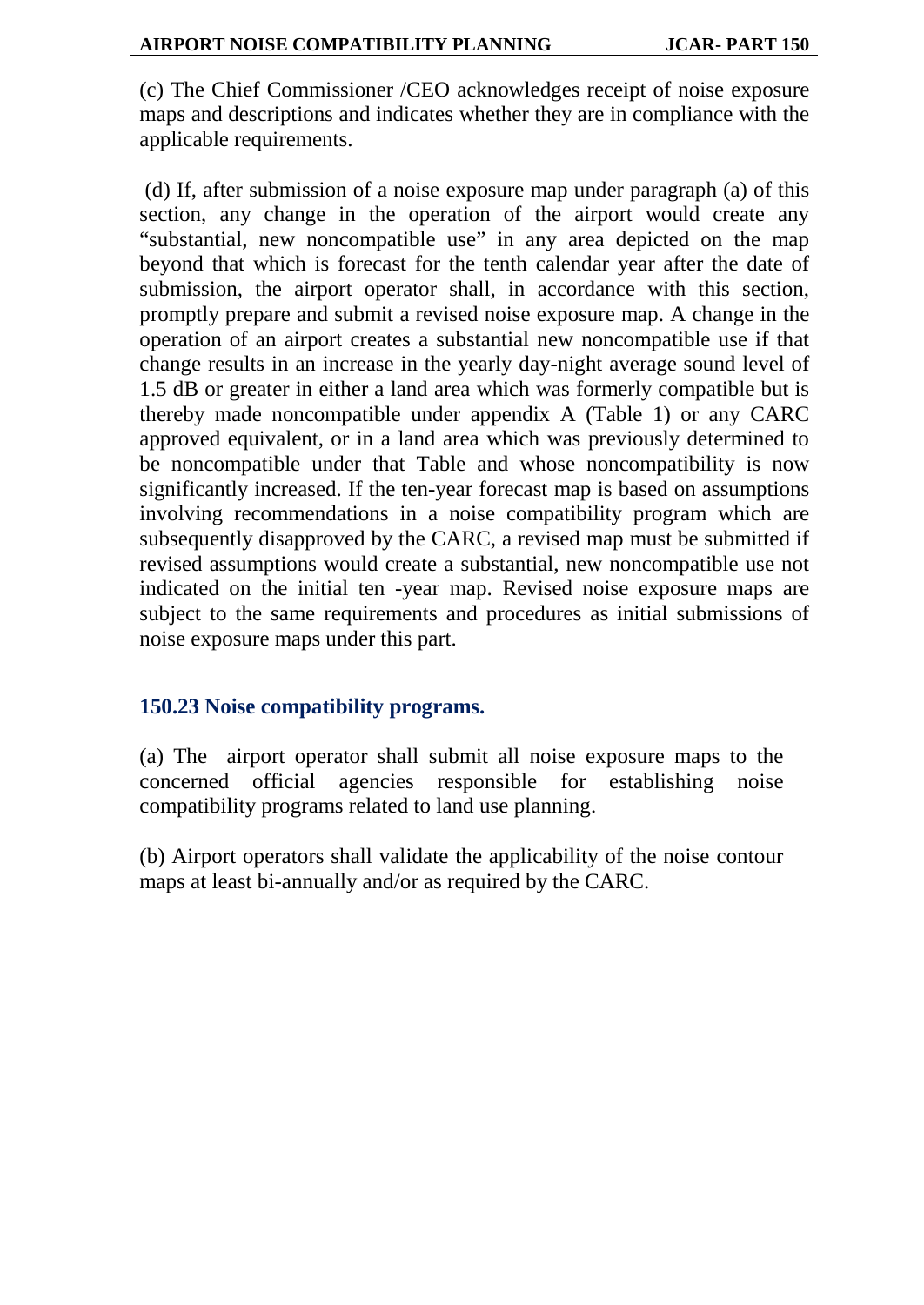# **Appendix- A Noise Exposure Maps**

# <span id="page-9-0"></span>**1. GENERAL**

# <span id="page-9-2"></span>**A150.1 Purpose.**

(a) This appendix establishes a uniform methodology for the development and preparation of airport noise exposure maps. That methodology includes a single system of measuring noise at airports for which there is a highly reliable relationship between projected noise exposure and surveyed reactions of people to noise along with a separate single system for determining the exposure of individuals to noise. It also identifies land uses which, for the purpose of this part are considered to be compatible with various exposures of individuals to noise around airports.

(b) This appendix provides standards for developing standardized noise exposure maps and predicting noise impacts. Noise monitoring may be utilized by airport operators for data acquisition and data refinement, but is not required by this part for the development of noise exposure maps or airport noise compatibility programs. Whenever noise monitoring is used, under this part, it should be accomplished in accordance with Paragraph. A150.5 of this appendix.

# **A150.3 Noise descriptors.**

(a) Airport Noise Measurement*.* The A-Weighted Sound Level, measured, filtered and recorded in accordance with Paragraph. A150.5 of this appendix, must be employed as the unit for the measurement of single event noise at airports and in the areas surrounding the airports.

(b) Airport Noise Exposure*.* The yearly day-night average sound level (YDNL) must be employed for the analysis and characterization of multiple aircraft noise events and for determining the cumulative exposure of individuals to noise around airports.

## <span id="page-9-1"></span>**A150.5 Noise measurement procedures and equipment.**

(a) Sound levels must be measured or analyzed with equipment having the "A" frequency weighting, filter characteristics, and the "slow response" characteristics.

(b) Noise measurements and documentation must be in accordance with accepted acoustical measurement methodology acceptable to the Chief Commissioner /CEO.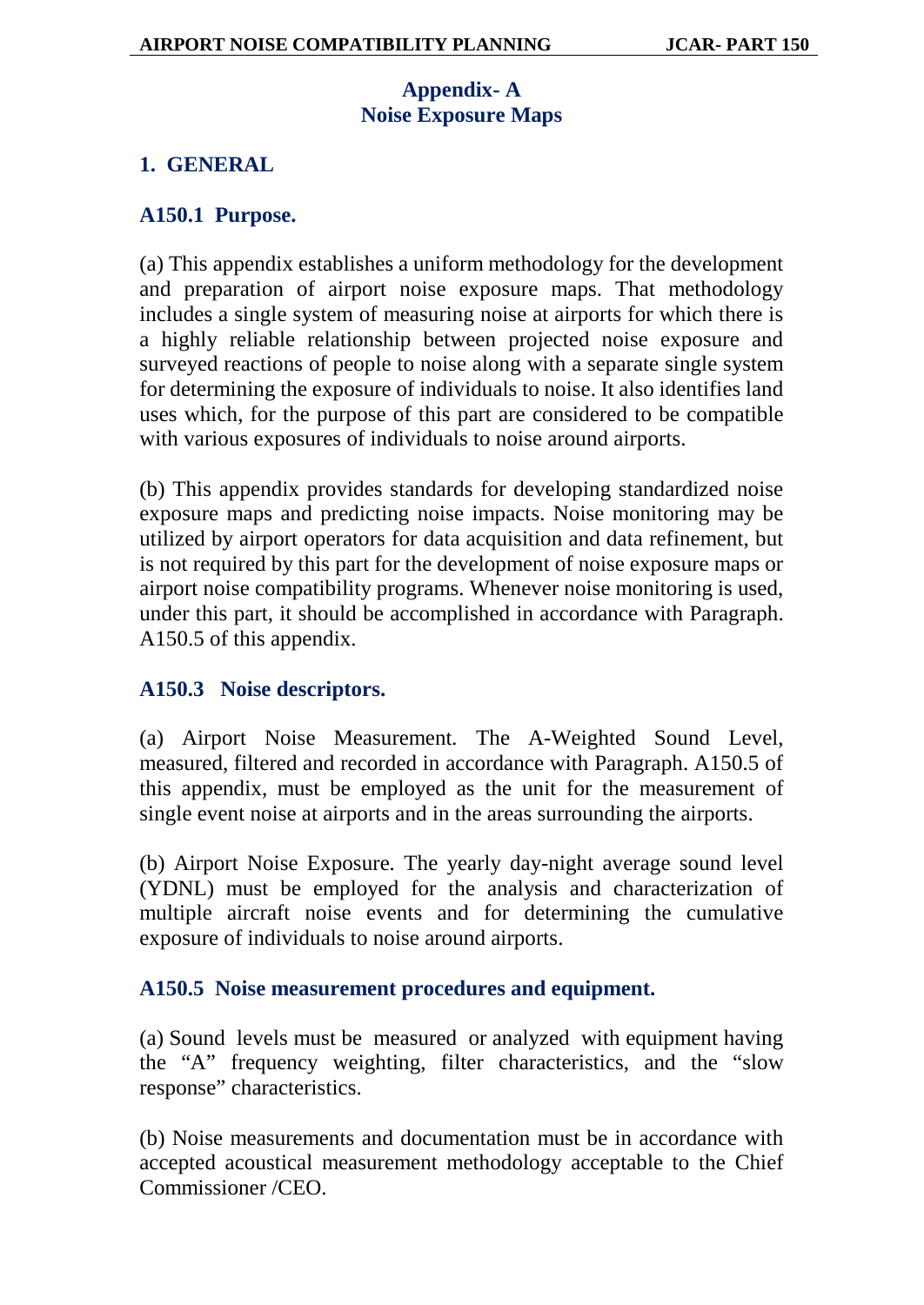# **2. NOISE EXPOSURE MAP DEVELOPMENT**

## **A150.101 Noise contours and land usages.**

(a) To determine the extent of the noise impact around an airport, airport proprietors developing noise exposure maps in accordance with this part must develop Ldn contours. Continuous contours must be developed for YDNL levels of 65, 70, and 75 (additional contours may be developed and depicted when appropriate).

(b) Table 1 of this appendix describes compatible land use information for several land uses as a function of YDNL values. The ranges of YDNL values in Table 1 reflect the statistical variability for the responses of large groups of people to noise. Any particular level might not, therefore, accurately assess an individual's perception of an actual noise environment. Compatible or noncompatible land use is determined by comparing the predicted or measured YDNL values at a site with the values given. Adjustments or modifications of the descriptions of the land-use categories may be desirable after consideration of specific local conditions.

(c) Compatibility designations in Table 1 generally refer to the major use of the site. If other uses with greater sensitivity to noise are permitted by local authorities at a site, a determination of compatibility must be based on that use which is most adversely affected by noise. When appropriate, noise level reduction through incorporation of sound attenuation into the design and construction of a structure may be necessary to achieve compatibility.

(d) For the purpose of compliance with this part, all land uses are considered to be compatible with noise levels less than Ldn 65 dB. Local needs or values may dictate further delineation based on local requirements or determinations.

(e) The noise exposure maps must also contain and identify:

(1) Runway locations.

(2) Flight tracks.

(3) Noise contours of Ldn 65, 70, and 75 dB resulting from aircraft operations.

(4) Outline of the airport boundaries.

(5) Location of noise sensitive public buildings (such as schools, hospitals, health care facilities and historic places).

(6) Locations of any aircraft noise monitoring sites, if any, utilized for data acquisition and refinement procedures.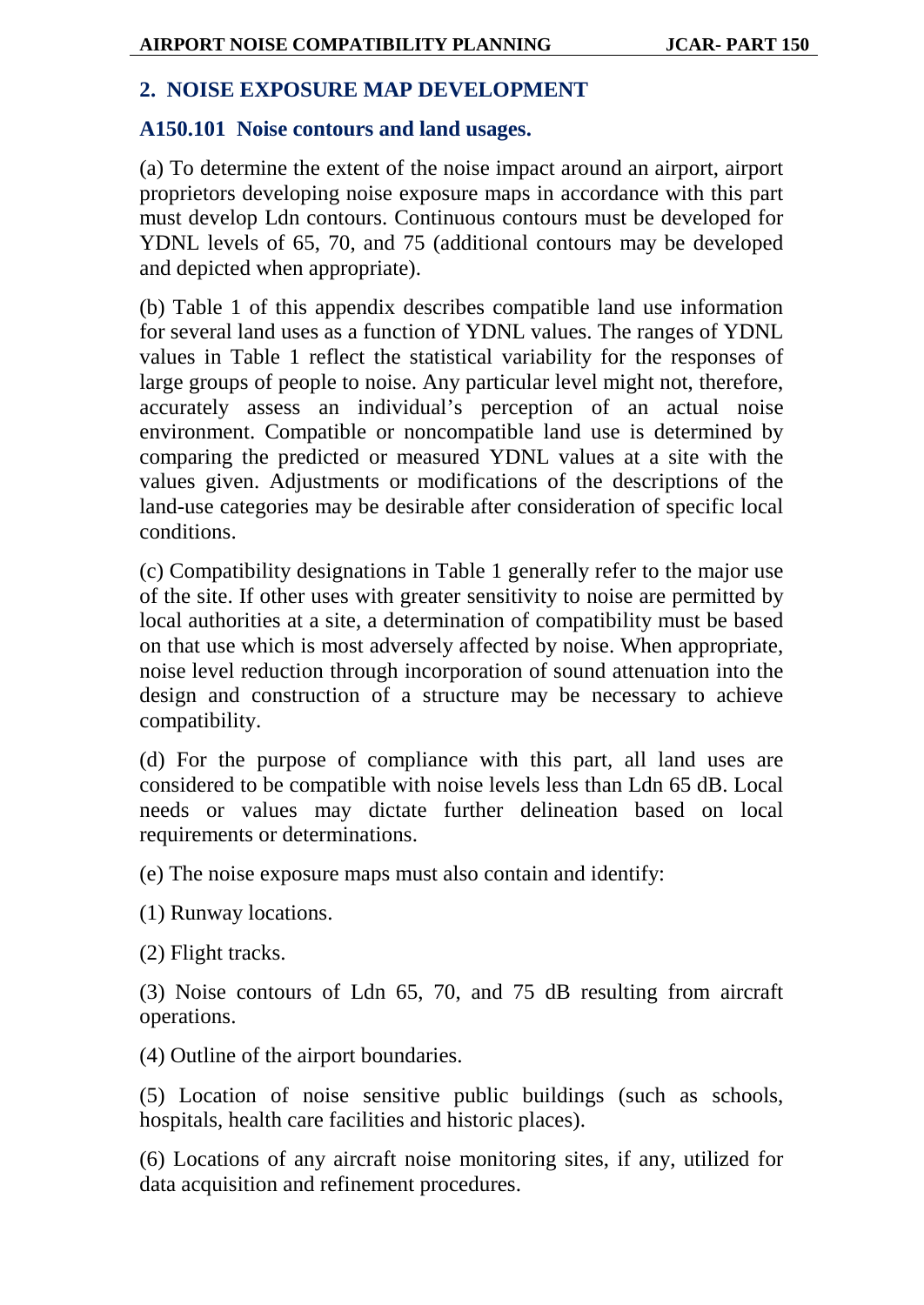(7) Estimates of the number of people residing within the Ldn 65, 70, and 75 dB contours where required.

(8) Depiction of the required noise contours over a land map of a sufficient scale and quality to discern streets and other identifiable geographic features.

| Land Use Compatibility * With Yearly Day-Night Average Sound Levels              |                                                                     |           |             |       |       |            |
|----------------------------------------------------------------------------------|---------------------------------------------------------------------|-----------|-------------|-------|-------|------------|
|                                                                                  | Yearly day-night average sound level (L <sub>dn</sub> ) in decibels |           |             |       |       |            |
| <b>Land Use</b>                                                                  | <b>Below</b><br>65                                                  | $65 - 70$ | $70-75$     | 75-80 | 80-85 | Over<br>85 |
| <b>RESIDENTIAL</b>                                                               |                                                                     |           |             |       |       |            |
| Residential, other than mobile homes and<br>transient lodgings.                  | Y                                                                   | N(1)      | N(1)        | N     | N     | N          |
| Mobile home parks                                                                | Y                                                                   | N         | N           | N     | N     | N          |
| <b>Transient lodgings</b>                                                        | Y                                                                   | N(1)      | N(1)        | N(1)  | N     | N          |
| <b>PUBLIC USE</b>                                                                |                                                                     |           |             |       |       |            |
| Schools                                                                          | Y                                                                   | N(1)      | N(1)        | N     | N     | N          |
| Hospitals and nursing homes                                                      | Y                                                                   | 25        | 30          | N     | N     | N          |
| Churches, auditoriums, and concert halls                                         | Y                                                                   | 25        | 30          | N     | N     | N          |
| Government services                                                              | Y                                                                   | Y         | 25          | 30    | N     | N          |
| Transportation                                                                   | Y                                                                   | Y         | Y(2)        | Y(3)  | Y(4)  | Y(4)       |
| Parking                                                                          | Y                                                                   | Y         | Y(2)        | Y(3)  | Y(4)  | N          |
| <b>COMMERCIAL USE</b>                                                            |                                                                     |           |             |       |       |            |
| Offices, business and professional<br>Wholesale and retail - building materials, | Y                                                                   | Y         | 25          | 30    | N     | N          |
| hardware and farm equipment                                                      | Y                                                                   | Y         | Y(2)        | Y(3)  | Y(4)  | N          |
| Retail trade - general                                                           | Y                                                                   | Y         | 25          | 30    | N     | N          |
| <b>Utilities</b>                                                                 | Y                                                                   | Y         | Y(2)        | Y(3)  | Y(4)  | N          |
| Communication                                                                    | Y                                                                   | Y         | 25          | 30    | N     | N          |
| <b>MANUFACTURING AND</b><br><b>PRODUCTION</b>                                    |                                                                     |           |             |       |       |            |
| Manufacturing, general                                                           | Y                                                                   | Y         | Y(2)        | Y(3)  | Y(4)  | N          |
| Photographic and optical                                                         | Y                                                                   | Y         | 25          | 30    | N     | N          |
| Agriculture (except livestock) and forestry                                      |                                                                     |           |             |       |       |            |
|                                                                                  | Y                                                                   | Y(6)      | Y(7)        | Y(8)  | Y(8)  | Y(8)       |
| Livestock farming and breeding                                                   | Y                                                                   | Y(6)      | Y(7)        | N     | N     | N          |
| Mining and fishing, resource production and                                      |                                                                     |           |             |       |       |            |
| extraction                                                                       | Y                                                                   | Y         | Y           | Y     | Y     | Y          |
| <b>RECREATIONAL</b>                                                              |                                                                     |           |             |       |       |            |
| Outdoor sports arenas and spectator sports                                       | Y                                                                   | Y(5)      | Y(5)        | N     | N     | N          |
| Outdoor music shells, amphitheaters                                              | Y                                                                   | N         | $\mathbf N$ | N     | N     | N          |
| Nature exhibits and zoos                                                         | Y                                                                   | Y         | $\mathbf N$ | N     | N     | N          |
| Amusements, parks, resorts and campus                                            | Y                                                                   | Y         | Y           | N     | N     | N          |
| Golf courses, riding stables and water                                           |                                                                     |           |             |       |       |            |
| recreation                                                                       | Y                                                                   | Y         | 25          | 30    | N     | N          |
|                                                                                  |                                                                     |           |             |       |       |            |

**TABLE 1**

Numbers in parentheses refer to notes.

\* The responsibility for determining the acceptable and permissible land uses and the relationship between specific properties and specific noise contours rests with the local authorities.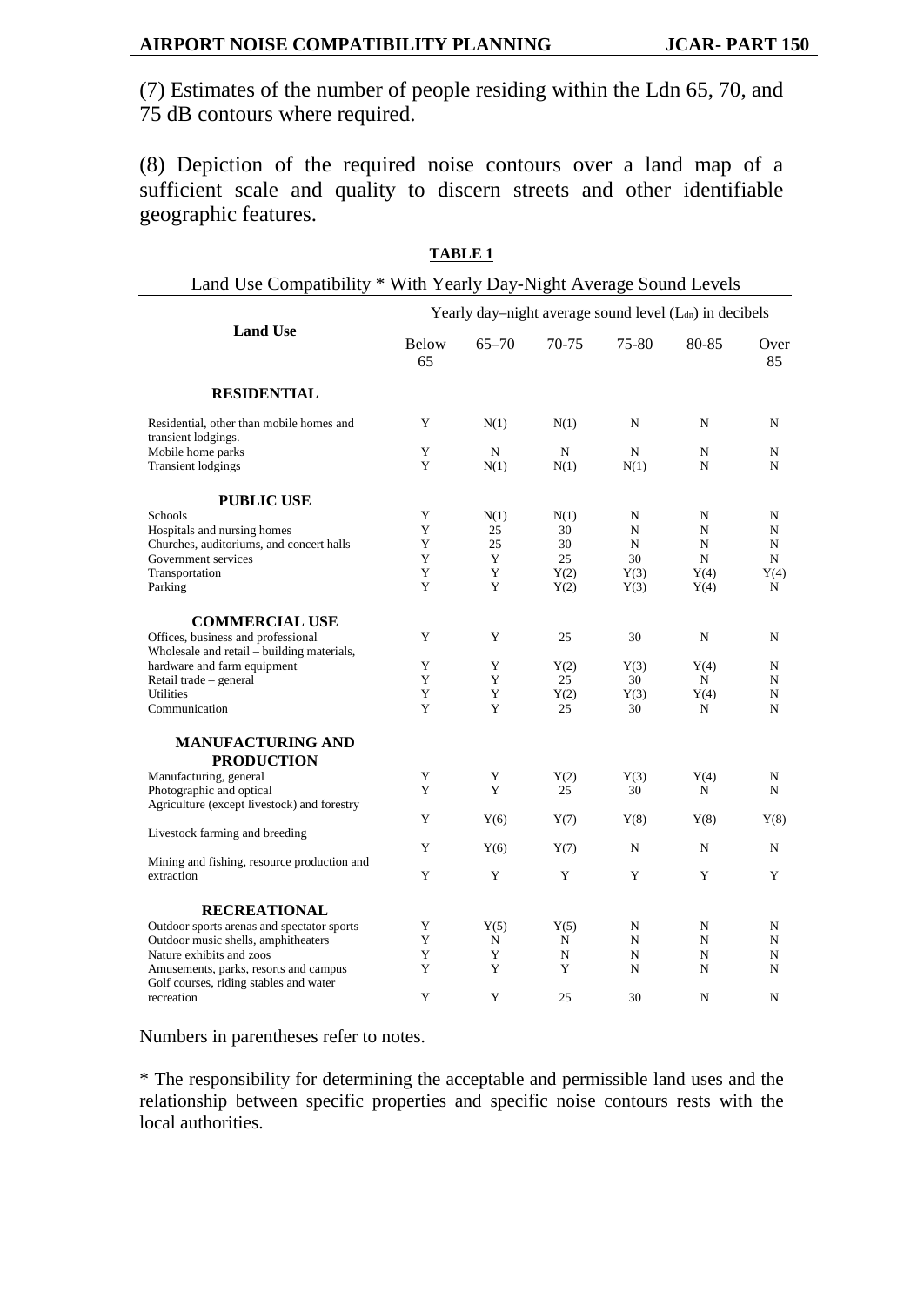#### Key to Table 1

- Y (Yes) = Land Use and related structures compatible without restrictions.
- N (No) = Land Use and related structures are not compatible and should be prohibited.
- NLR = Noise Level Reduction (outdoor to indoor) to be achieved through incorporation of noise attenuation into the design and construction of the structure.
- $25, 30,$  or  $35 =$  Land use and related structures generally compatible; measures to achieve NLR of 25, 30, or 35 dB must be incorporated into design and construction of structure.

#### Notes for Table 1

- (1) Where the community determines that residential or school uses must be allowed, measures to achieve outdoor to indoor Noise Level Reduction (NLR) of at least 25 dB and 30 dB should be incorporated into building codes and be considered in individual approvals. Normal residential construction can be expected to provide a NLR of 20 dB, thus, the reduction requirements are often stated as 5, 10 or 15 dB over standard construction and normally assume mechanical ventilation and closed windows year round. However, the use of NLR criteria will not eliminate outdoor noise problems.
- (2) Measures to achieve NLR 25 dB must be incorporated into the design and construction of portions of these buildings where the public is received, office areas, noise sensitive areas or where the normal noise level is low.
- (3) Measures to achieve NLR of 30 dB must be incorporated into the design and construction of portions of these buildings where the public is received, office areas, noise sensitive areas or where the normal noise level is low.
- (4) Measures to achieve NLR 35 dB must be incorporated into the design and construction of portions of these buildings where the public is received, office areas, noise sensitive areas or where the normal level is low.
- (5) Land use compatible provided special sound reinforcement systems are installed.
- (6) Residential buildings require an NLR of 25.
- (7) Residential buildings require an NLR of 30.
- (8) Residential buildings not permitted.

#### <span id="page-12-0"></span>**A150.103 Use of computer prediction model.**

(a) The airport operator shall acquire the aviation operations data necessary to develop noise exposure contours using a CARC approved methodology or computer program. In considering approval of a methodology or computer program, key factors include the demonstrated capability to produce the required output and the public availability of the program or methodology to provide interested parties the opportunity to substantiate the results.

(b) Except as provided in (c) of this paragraph, the following information must be obtained for input to the calculation of noise exposure contours: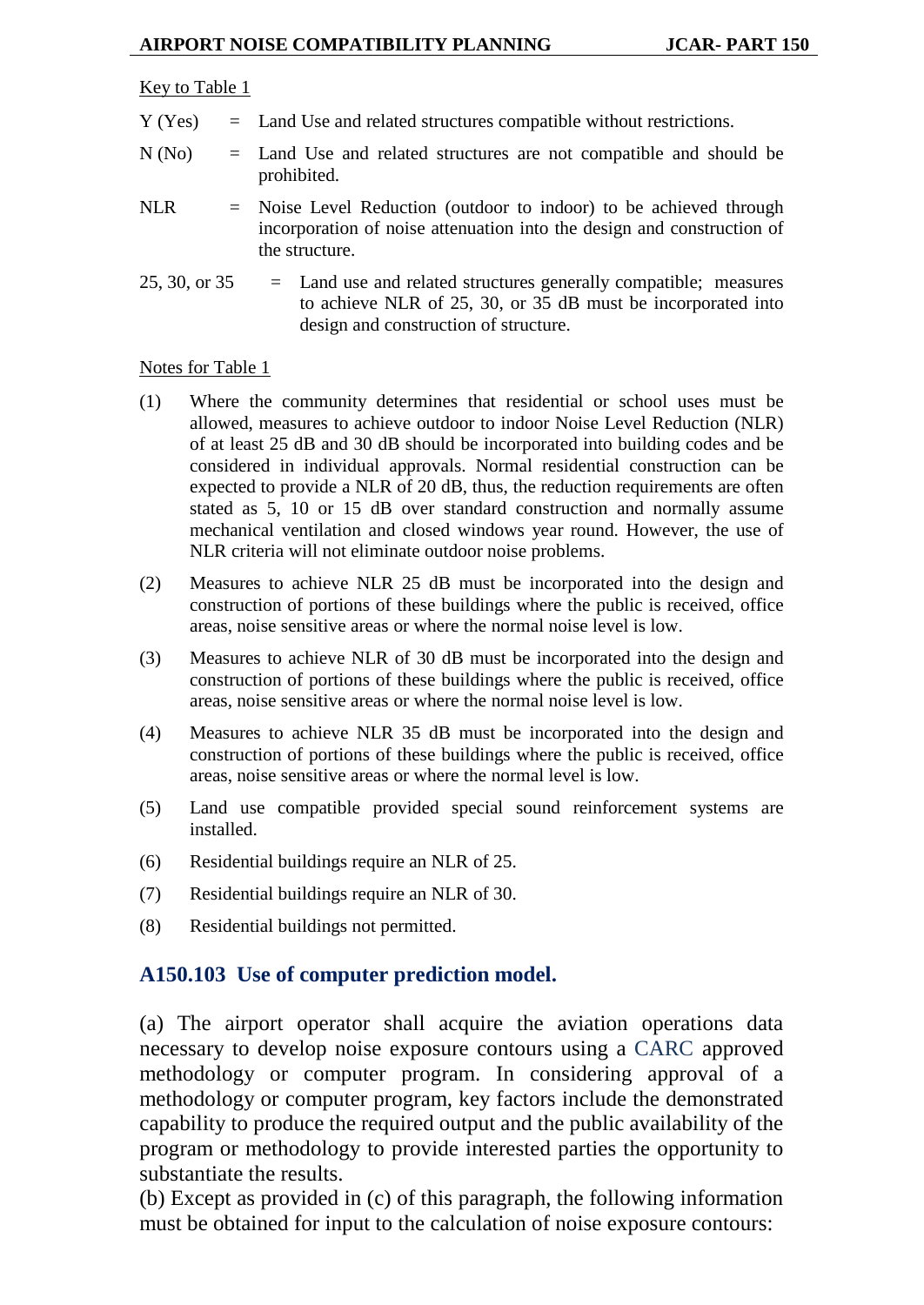(1) A map of the airport and its environs at an adequately detailed scale (not less than 1:10000) indicating runway length, alignments, landing thresholds, takeoff start-of-roll points, airport boundary, and flight tracks out to at least 15000 meters from the end of each runway.

(2) Airport activity levels and operational data which will indicate, on an annual average-daily-basis, the number of aircraft, by type of aircraft, which utilize each flight track, in both the standard daytime  $(07:00-22:00)$ local time) and nighttime (22:00-07:00 local time) periods for both landings and takeoffs.

(3) For landings—glide slopes, glide slope intercept altitudes, and other pertinent information needed to establish approach profiles along with the engine power levels needed to fly that approach profile.

(4) For takeoffs—the flight profile which is the relationship of altitude to distance from start-of-roll along with the engine power levels needed to fly that takeoff profile; these data must reflect the use of noise abatement departure procedures and, if applicable, the takeoff weight of the aircraft or some proxy for weight such as stage length.

(5) Existing topographical or airspace restrictions which preclude the utilization of alternative flight tracks.

(6) The government furnished data depicting aircraft noise characteristics (if not already a part of the computer program's stored data bank).

(7) Airport elevation and average temperature.

(c) For heliports, the map scale required by paragraph  $(b)(1)$  of this paragraph shall not be less than 1:2500 and shall indicate heliport boundaries, takeoff and landing pads, and typical flight tracks out to at least 1200 meters horizontally from the landing pad. Where these flight tracks cannot be determined, obstructions or other limitations on flight tracks in and out of the heliport shall be identified within the map areas out to at least 1200 meters horizontally from the landing pad. For static operation (hover), the helicopter type, the number of daily operations based on an annual average, and the duration in minutes of the hover operation shall be identified. The other information required in paragraph (b) shall be furnished in a form suitable for input to a CARC approved methodology or computer program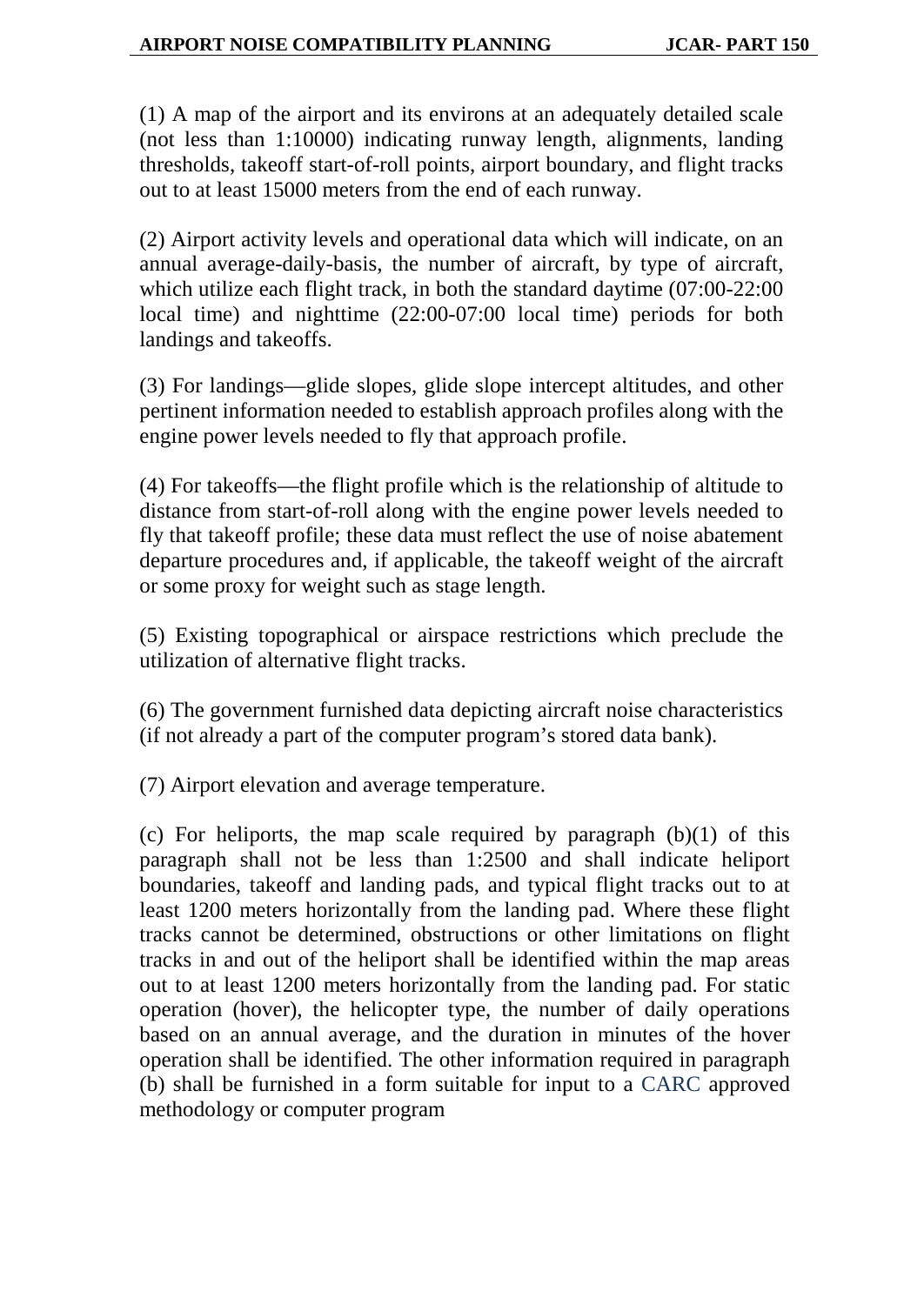## **A150.105 Identification of public agencies and planning agencies.**

(a) The airport operator shall identify each public agency and planning agency whose jurisdiction or responsibility is either wholly or partially within the Ldn 65 dB boundary.

(b) For those agencies identified in (a) that have land use planning and control authority, the supporting documentation shall identify their geographic areas of jurisdiction.

# **3. MATHEMATICAL DESCRIPTIONS**

# **A150.201 General.**

The following mathematical descriptions provide the most precise definition of the yearly day-night average sound level (Ldn), the data necessary for its calculation, and the methods for computing it.

# **A150.203 Symbols.**

The following symbols are used in the computation of Ldn;

| Measure $(in dB)$                              | Symbol |
|------------------------------------------------|--------|
|                                                | Lт     |
| Day-Night Average Sound Level (individual day) | Ldni   |
|                                                | $L$ dn |
|                                                | Lae    |

# **A150.205 Mathematical computations.**

(a) Average sound level must be computed in accordance with the following formula:

$$
L_{\tau} = 10 \log_{10} \left[ \frac{1}{T} \int_{0}^{T} 10^{L_{A}(T)/10} dt \right] \quad (1)
$$

where T is the length of the time period, in seconds, during which the average is taken; LA(t) is the instantaneous time varying A-weighted sound level during the time period T.

**Note:** When a noise environment is caused by a number of identifiable noise events, such as aircraft flyovers, average sound level may be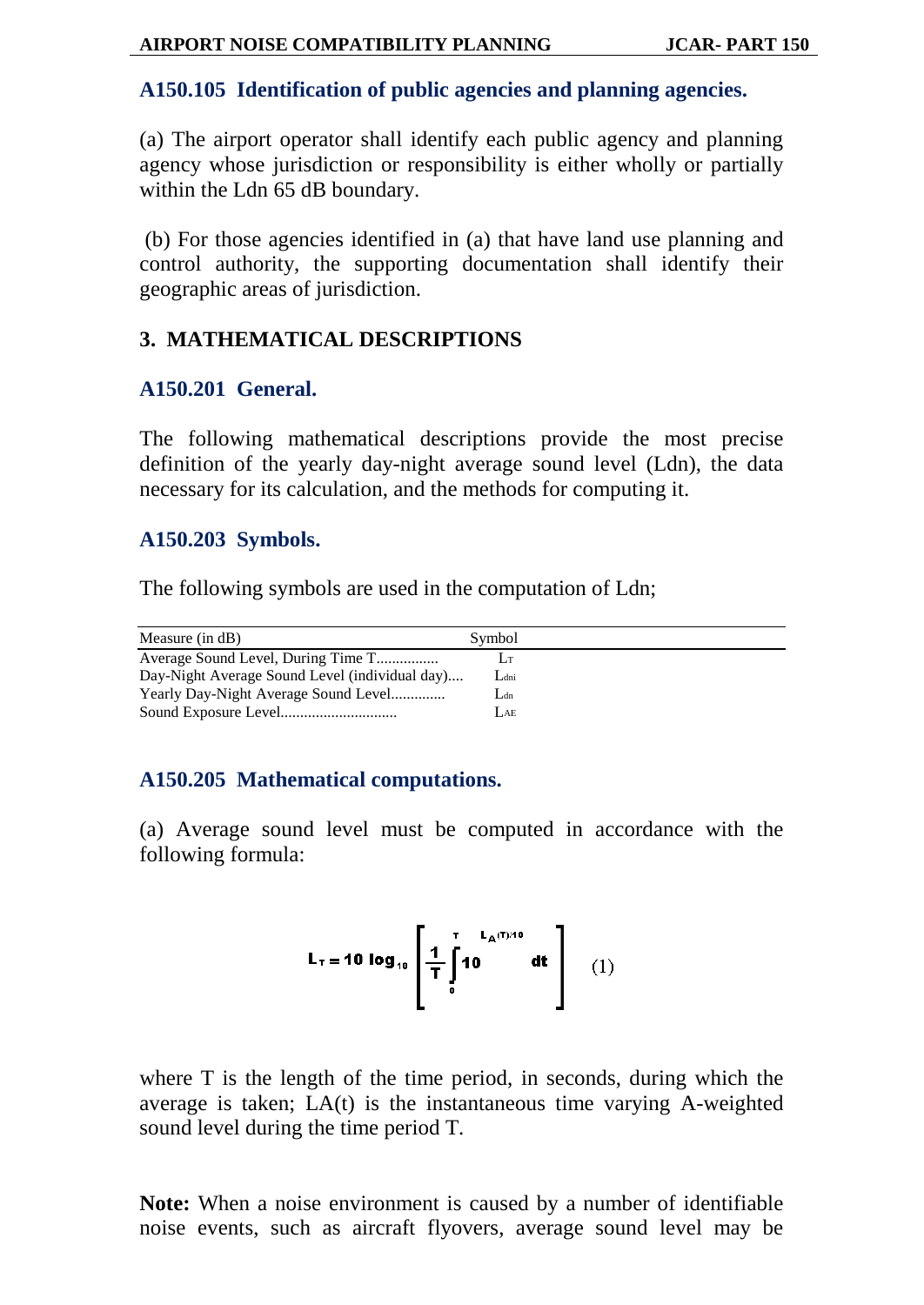conveniently calculated from the sound exposure levels of the individual events occurring within a time period T:

$$
L_{\tau} = 10 \log_{10} \left[ \frac{1}{T} \sum_{i=1}^{n} 10^{-1} \text{AEi}^{1/10} \right] \qquad (2)
$$

where LAEi is the sound exposure level of the i-th event, in a series of n events in time period T, in seconds.

**Note:** When T is one hour, LT is referred to as one-hour average sound level.

(b) Day-night average sound level (individual day) must be computed in accordance with the following formula:

$$
L_{dn} = 10 \log_{10} \left[ \frac{1}{86400} \left( \int_{0000}^{0700} 10^{\left[ L_A(t) + 10 \right] / 10} dt + \int_{2200}^{2400} 10^{\left[ L_A(t) + 10 \right] / 10} dt \right) \right]
$$
(3)

Time is in seconds, so the limits shown in hours and minutes are actually interpreted in seconds. It is often convenient to compute day-night average sound level from the one-hour average sound levels obtained during successive hours.

(c) Yearly day-night average sound level must be computed in accordance with the following formula:

$$
L_{\text{dn}} = 10 \log_{10} \frac{1}{365} \sum_{i=1}^{365} 10^{L_{\text{dn}i}/10} \qquad (4)
$$

where Ldni is the day-night average sound level for the i-th day out of one year.

(d) Sound exposure level must be computed in accordance with the following formula: